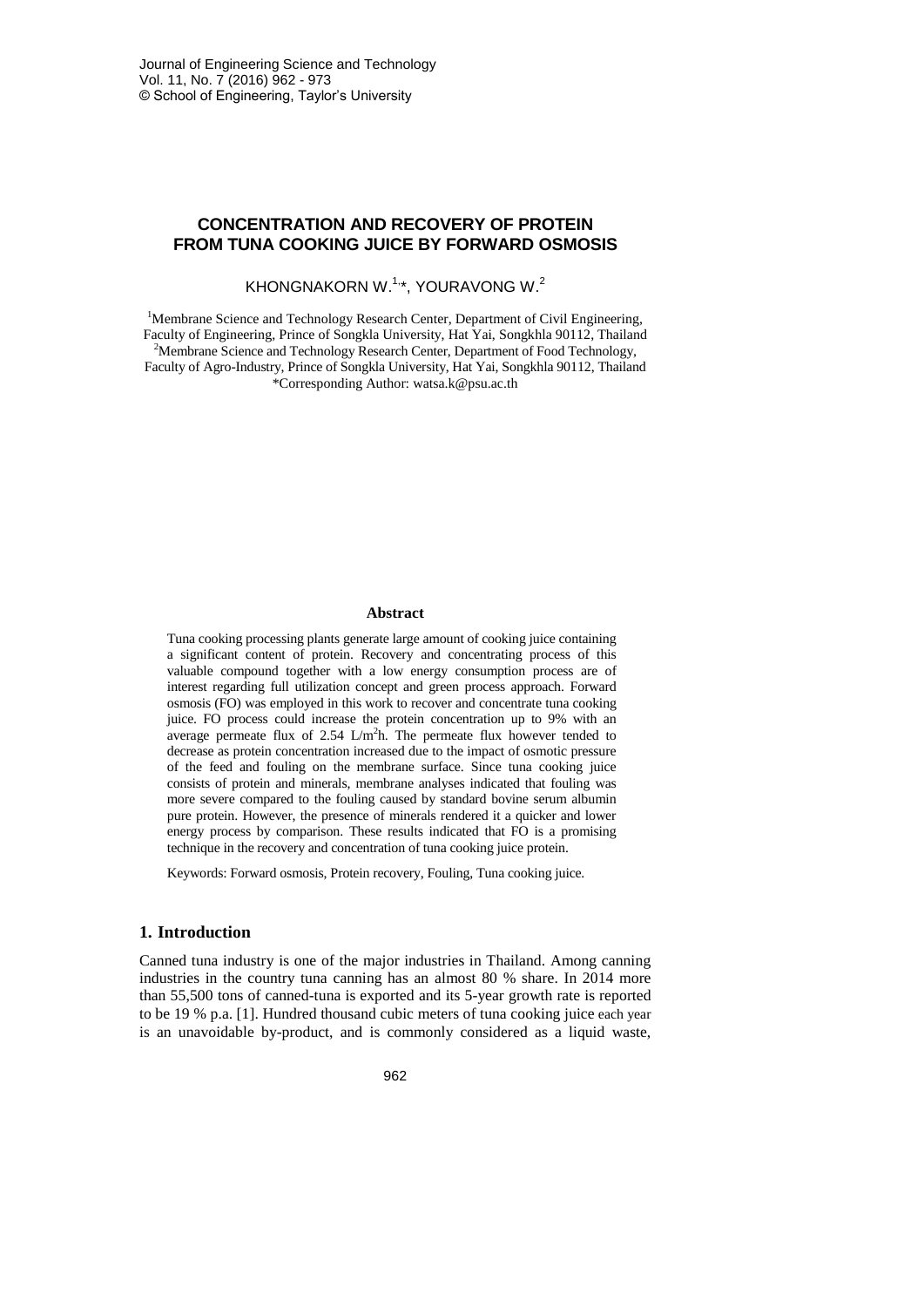along with some solid waste, producing a very high BOD loading to wastewater treatment. Tuna cooking juice, however, contains approx. 4 % of valuable protein [2, 3] and can be potentially utilized as a source of bioactive peptides, e.g. antioxidative, antimicrobial, antihypertensive peptides [4-7].

Methods for protein separation and concentration from tuna cooking juice include: precipitation, colloid gas aphrons (CGA), gel filtration chromatography, freeze-drying, spray-drying, drum drying, and evaporation [8-10]. One common disadvantage of these methods is contamination from chemicals and degradations of protein at high temperature. For protein separation, however, membrane technology is preferred and recommended [4, 8]. Forward Osmosis (FO) is a process of membrane separating in which it establishes one natural driving force called osmotic pressure. FO process is more advanced than other processes in terms of lower membrane fouling, low hydraulic-pressure operation and energy consumption [11-13]. The process has been applied in food industry, desalination, wastewater treatment and power generation [14-17].

The objective of this paper was to recover and concentrate valuable protein compounds in tuna cooking juice by FO process. The process operating conditions were investigated under various draw solution concentrations, feed velocities and temperatures for their effects on bovine serum albumin (BSA) solution. The set of optimum operating conditions derived was employed in the experiment with tuna cooking juice to recover and concentrate protein.

# **2. Materials and Methods**

In this section, the methods used in characterizing the properties of industrial tuna cooking juice will provided followed by description of type of FO membrane and the FO membrane system. Details on how to carry out the filtration experiment to study the effects of several important process conditions such as draw solution concentration, cross-flow velocity, temperature, etc., will also be provided. Experiments regarding the membrane surface fouling caused by protein and its characterization method will be also explained.

### **2.1. Preparation and characterisation of tuna cooking juice**

Tuna cooking juice was obtained from Tropical Caning (Thailand) Public Company Limited, Hat Yai, Thailand. Numerous two-litre samples were prepared as homogeneous feed solutions, and stored at  $-20^{\circ}$ C for further use. Those needed to be investigated would be thawed overnight for pre-treatment before the experiment; details can be found in Section 2.3.2.

Total protein and salt in the tuna cooking juice were determined using AOAC (1999) Method [18]. Total dissolved solids, pH, conductivity and COD were evaluated using the Standard Method [19]. Because of the interference of high NaCl concentration, organic concentrations in the feed solution and in the draw solution had to be measured by total organic carbon (TOC) by TOC Analyzer (Shimadzu TOC Analyzer TOC-L, Japan). Apparent viscosity was measured by capillary viscometer (Schott-instruments GmbH).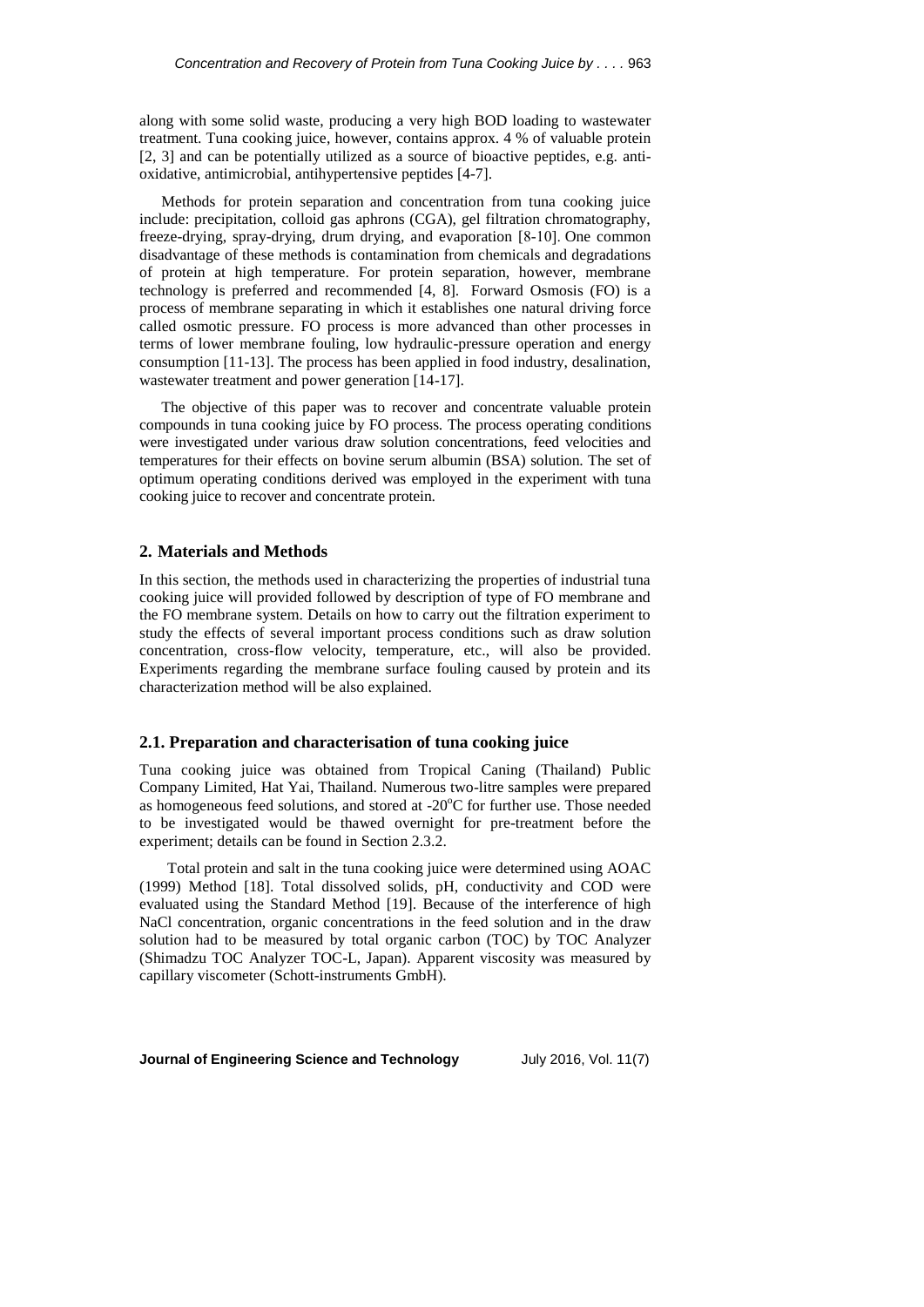#### **2.2. FO membrane and experiment setup**

Cellulose triacetate (CTA) FO membranes were purchased from Hydration Technology Innovations (HTI, Albany, OR, USA). Approx. thickness of the flat sheet FO membrane is 50 µm, and the contact angle 64°. Embedded in the membrane is a polyester-mesh support layer. Performance of the membrane was characterized by its water permeability coefficient, pure water flux and salt rejection. The water permeability coefficient, salt permeability coefficient, and salt rejection were tested with RO mode.

Deionized (DI) water was supplied as feed solution at applied pressures ranging between 1-5 bars. The water and 10 mM of NaCl solution were respectively used for water flux testing and salt rejection testing [12]. The water flux  $(J_w)$ , water permeability coefficient (A), salt permeability coefficient (B), and salt rejection  $(R)$  were calculated using Eq.  $(1)$  -  $(3)$ , respectively.

$$
Jw = \frac{\Delta \text{ weight}}{\text{water density } \times \text{effective membrane area } \times \Delta \text{ time}}
$$
 (1)

$$
R = 1 + \left(\frac{B}{A(\Delta p - \Delta \pi)}\right)^{-1} \tag{2}
$$

$$
R = (1 - \frac{c_p}{cf}) \times 100 \tag{3}
$$

where A is in LMH.bar<sup>-1</sup>;  $\Delta P$  is the pressure difference across membrane, in bar; and  $\Delta \pi$  is the osmotic pressure across membrane, also in bar; C<sub>p</sub> and C<sub>f</sub> are the salt concentrations, in mg/L of the permeate solution and the feed solution, respectively.

The FO system was set up as shown in Fig. 1. The membrane module unit consists of two c-section cells, one on the permeate - or draw side - and one in the feed side of the membrane, combining into a channel. Each section is 200 mm in length, 100 mm in width (inner side), and 3 mm in the inner depth. Feed solution and draw solution were conducted in co-current mode, each by a peristaltic pump (EYELA MP-3N). The draw solution concentration was maintained constant. Pressure, temperature, flow rate and salt concentration were measured, respectively by a pressure transducer (TR-PS2W-2bar Lutron), Thermo couple (SR100KB1.5S, Caho), flow meters (MR3000, Key Instruments), and a conductivity sensor coupled with its transmitter (M200, Mettler Toledo). Programmable logic controller (PLC) was used to detect and control the system. Signals from all four sensors were translated to digital values and recorded directly to the computer. The permeate flux was weighed by a digital balance (AND GF-3000) connected to the computer.

#### **2.3.FO performance**

#### **2.3.1. Effect of operating conditions**

Three important variables; draw solute concentration, cross-flow velocity, and temperature, will be investigated in this section. The water solution used for the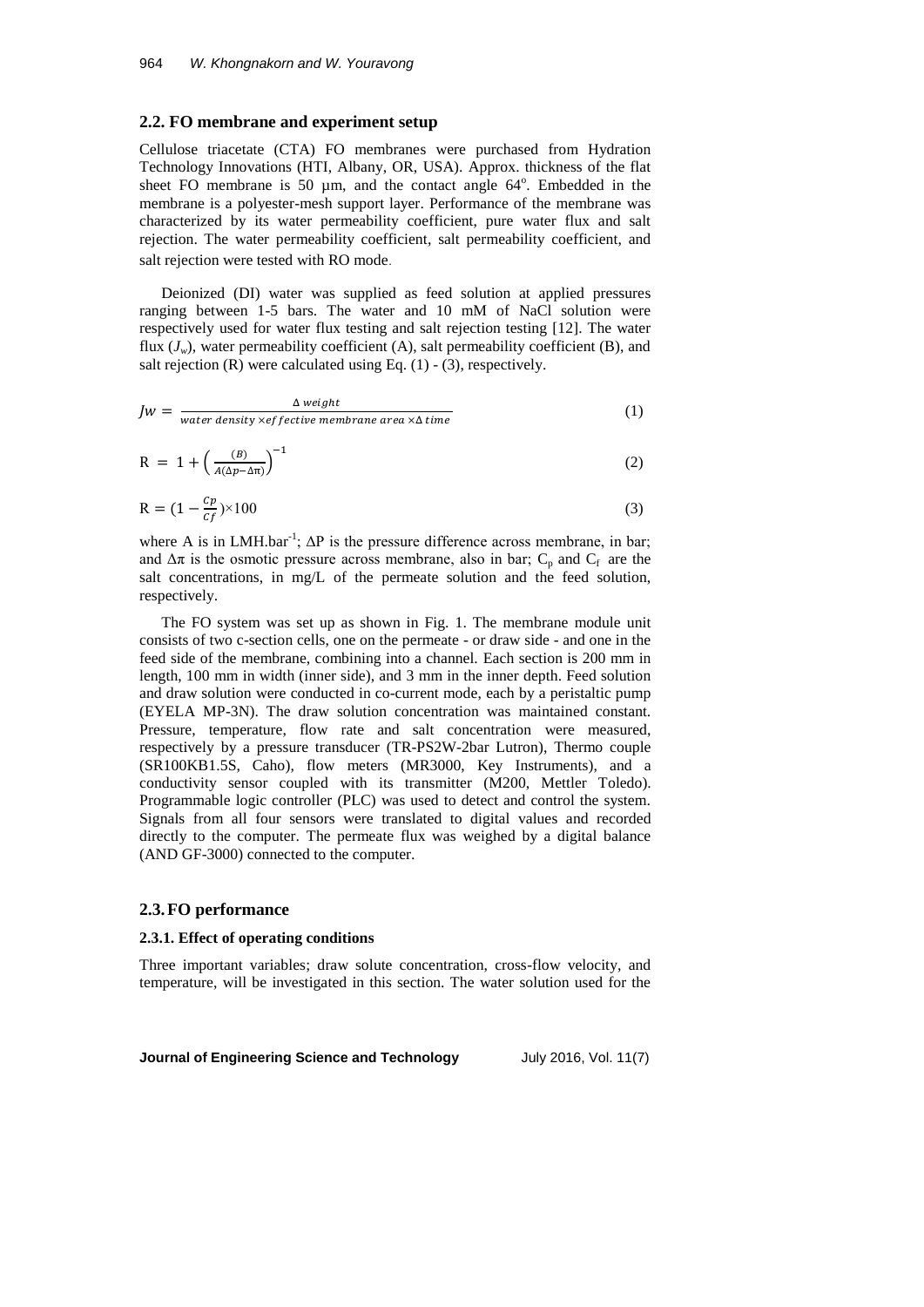membrane feed side was composed of 1 g/L BSA and kept constant under three different variables.



**Fig. 1. Schematic of FO experimental setup**.

### **Effect of draw solution concentration**

The draw solution used NaCl concentrations of 0.5, 1.0, 1.5 and 2 M to investigate its effect. The FS and DS flows were operated in co-current mode at velocity of 20 mL/min on both sides and tested at a controlled room temperature of  $25 \pm 0.5^{\circ}$ C.

# **Effect of flow velocity**

The draw solution here used a constant NaCl concentration of 2 M, and the temperature was controlled at  $25\pm0.5$  °C. The FS and DS flows were operated in co-current mode under varying cross flow velocities of 16.7, 41.5 and 83 m/min.

### **Effect of temperature**

The NaCl concentration for the draw solution was maintained at 2 M, and the FS and DS flows were operated in co-current mode at a fixed 100 ml/min. Temperatures were, however, varied to be at  $25\pm0.5\degree C$ ,  $35\pm0.5\degree C$  and  $45\pm0.5\degree C$ .

### **2.3.2. Concentrate of tuna cooking juice**

Before analyses, each sample was thawed at 4◦C overnight and then filtrated with cotton fiber (100 µm pore size) to eliminate suspended matters which would increase membrane fouling. The FO process used to filtrate the tuna cooking juice under study employed the maximum 2 M NaCl as draw solution; FS and DS flows at the maximum cross flow velocity of 100 ml/min; and a temperature of  $25\pm0.5^{\circ}$ C, since these conditions yielded the optimum result. Protein concentration from the tuna cooking juice was determined using Lowry method employing BSA as a standard.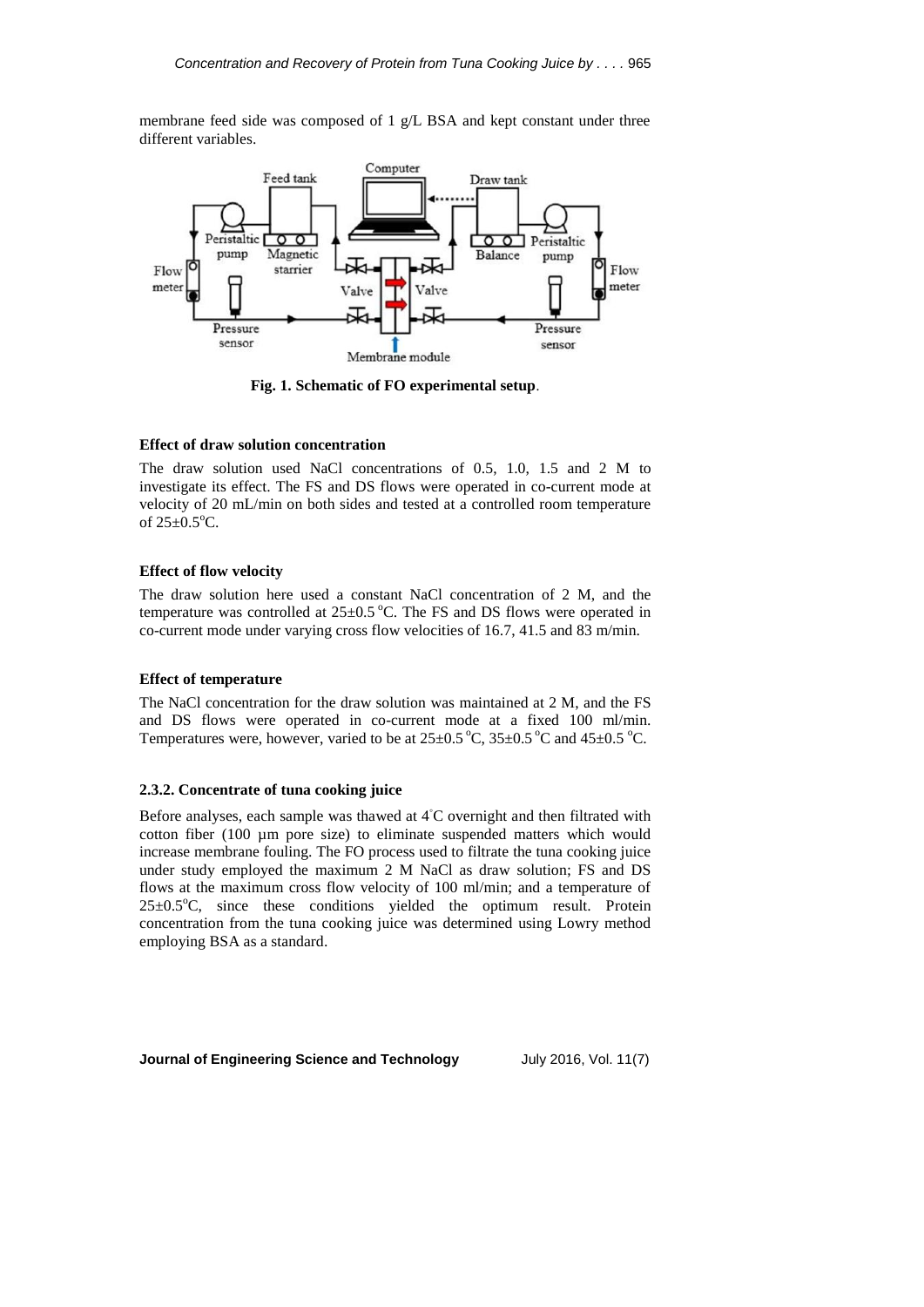### **2.3.3. Membrane fouling and their characterization**

In order to test fouling, BSA was chosen as the model for protein without other compounds to compare with the tuna cooking juice. The experiment was run for 9 hours and 36 hours for the tuna cooking juice and the BSA, respectively. In each run, either for the juice or the BSA, when the ratio of flux and the initial water flux (*J/Jo*) reached 0.5, the experiment was halted. Deionizer water was fed to clean the process at a velocity of 44 m/min for 20 min. The process was then refiltrated until  $J/J_o$  was 0.5 again. Once more the processed was paused to be cleaned by a regenerated chemical (1% citric acid and 0.5% NaOH) for 30 min at the same velocity of 44 m/min on both sides of the membrane module, and stopped finally when *J/J<sup>o</sup>* approached 0.5.

Membrane fouling morphology was characterized by a scanning electron microscope (SEM-Quanta, FEI Quanta 400) coupled with energy dispersive spectrometry (SEM-EDS). Roughness of the membrane was characterized by an atomic force microscope (AFM, NanosurfeasyScan2). Fouling behaviour found was applied to evaluate using the resistance series model according to the method proposed by Zhang et al. [20].

# **3. Results and Discussion**

The findings of this work will be discussed in the following subsections according to the scope of the experiments as described in section 2.0.

### **3.1. Characterisation of tuna cooking juice**

The characteristics of tuna cooking juice are presented in Table 1. The feed solution is mildly acidic, low in viscosity, but high in total organic carbon (TOC) loading. The main valuable component is protein; having approx. 5% concentration. The total solid concentration is still high though it was cottonfiltrated. This high value correlates with high conductivity and high salt concentration.

### **3.2. Flux permeability and salt rejection of FO membrane**

The pure water permeability of cellulose triacetate (CTA) forward osmosis (FO) flat sheet membrane was about 0.74 LMH/bar; and for the salt, 0.68 LMH. The CTA membrane NaCl salt rejection value of 88% is considerably higher than normal mean values of 50% in other RO membranes. In the FO mode experiment, the water flux and the reverse salt flux used DI water as feed solution, and 2 M NaCl as draw solution. The water flux value was 5.08 LMH while that of the reverse salt flux was 0.27 mol/gMH.

# **3.3. Effect of draw solute concentration**

In the FO process operation, systematic experiments were conducted on the effect of draw solution's NaCl concentration, varying between 0.5 M and 2 M, on the water flux and the salt reverse flux. As NaCl concentration increased the water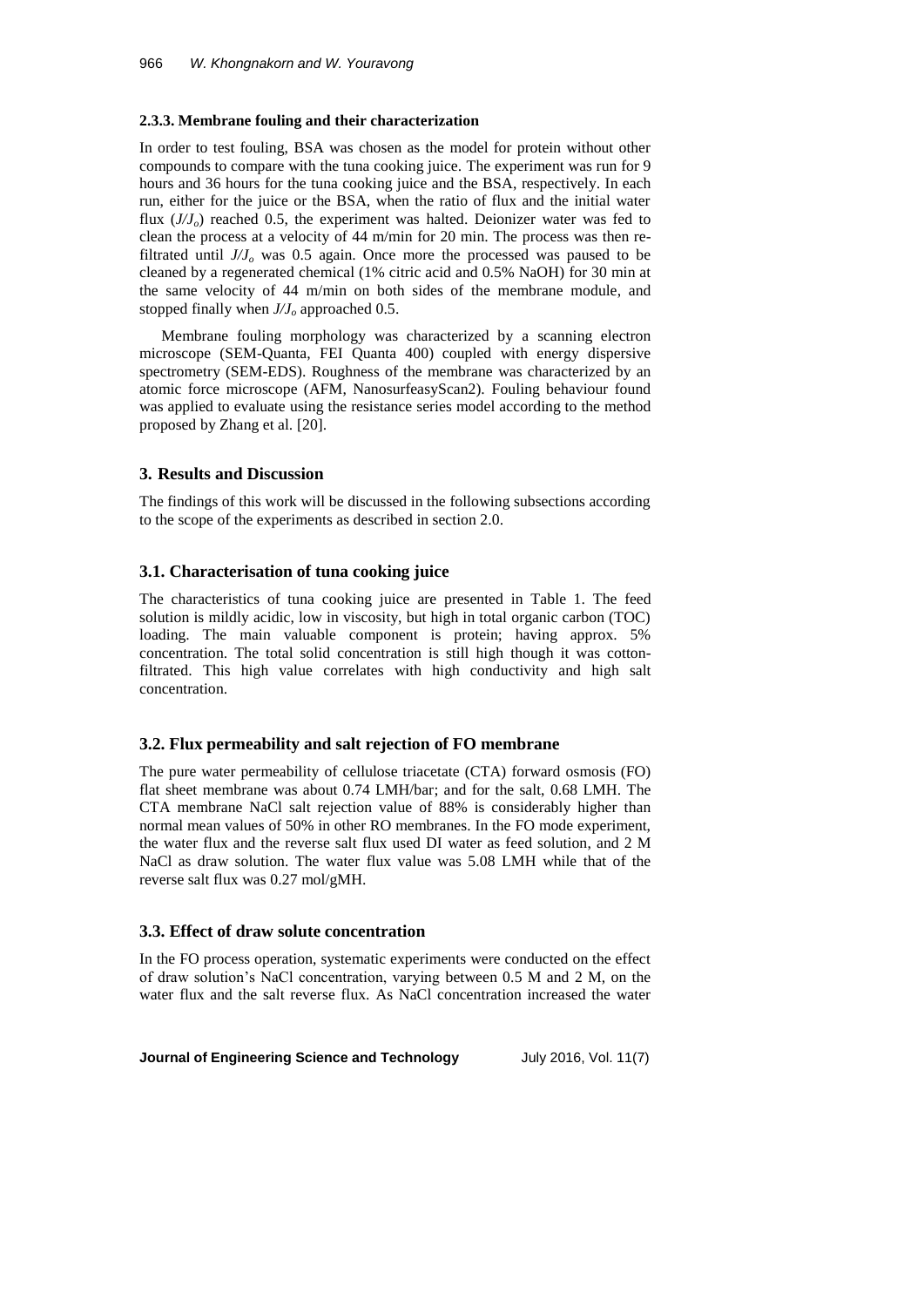flux also increased in the feed solutions using either DI water or BSA solution; increasing from 4.34 LMH to 6.63 LMH when using the former, and from 3.93 LMH to 6.11 LMH when using the latter. Greater osmotic pressure resulted from higher concentration rendered the water fluxes high, but it also increased salt leakage from the draw solution across the semi-permeable membrane [21]. The reverse salt when using DI water increased from 1.45 gMH to 3.57 gMH, and from 1.34 gMH to 3.53 gMH when BSA solution was used, and this is one of the phenomena that decreased the water flux. Internal concentration polarization (ICP) in the support layer was reported to be the cause of the decrease of the water flux [12]. From these results, the optimal draw solution concentration was concluded to be the 2 M NaCl because of the relatively higher flux and the salt reverse flux obtained.

| <b>Composition</b>        | Tuna cooking juice   |                     |                   |  |
|---------------------------|----------------------|---------------------|-------------------|--|
|                           | <b>Feed solution</b> | <b>Concentrated</b> | <b>Diluted DS</b> |  |
| рH                        | 5.79                 | 5.76                | 5.57              |  |
| TOC(g/L)                  | 30.28                | 60.28               | 0.24              |  |
| Protein $(w/v \%)$        | 5.51                 | 9.02                | ND.               |  |
| Viscosity (mPa.s)         | 1.11                 | 1.16                | 1.00              |  |
| Salt concentration (mg/L) | 11,390               | 19,957              | 13,357            |  |
| Total solid (mg/L)        | 11,450               | 12,237              | 350               |  |
| Conductivity (mS/cm)      | 16.2                 | 19.0                | 132.2             |  |

**Table 1. Physico-chemical characteristics of tuna cooking juice.**

Note: DS: Draw Solution and TOC: Total Organic Carbon.

# **3.4. Effect of flow velocity**

Using the draw solution at 2 M NaCl concentration the effect of cross-flow velocity, varying between 16.7 to 83 m/min, was investigated on the water flux, both when DI water and BSA solution were used. Either using DI water or BSA solution, the water flux was observed to increase with increasing cross-flow velocity. However, the flux when using BSA initially increased slightly - from 4.57 to 5.47 LMH (62% to 74%) when flow velocity increased from 16.7 to 41.5 m/min - and then to 6.28 LMH (85%) at 83 m/min. These results when BSA was used are in the same pattern as that reported by P. Zhao et al. [22]. Altaee and Tonningen [23] had found that, in both the feed solution and the draw solution, high feed velocity increased the water flux and decreased fouling since hydrodynamic shear forces increased with increasing feed flow rate. From these results, the optimal flow velocity was concluded to be 83 m/min in order to obtain a higher flux because of high turbulence in the module. Higher cross flow velocity seemed to have decreased the boundary layer thickness and thus the decreased absorption of BSA on the membrane surface.

### **3.5. Effect of temperature**

Temperature plays a significant role in the FO process; influencing the thermodynamic properties of both the feed solution (FS) and the draw solution (DS) [24]. When temperature increased from 25  $^{\circ}$ C to 45  $^{\circ}$ C the water flux increased from 6.78 LMH to 8.42 LMH when using DI water and from 6.28 LMH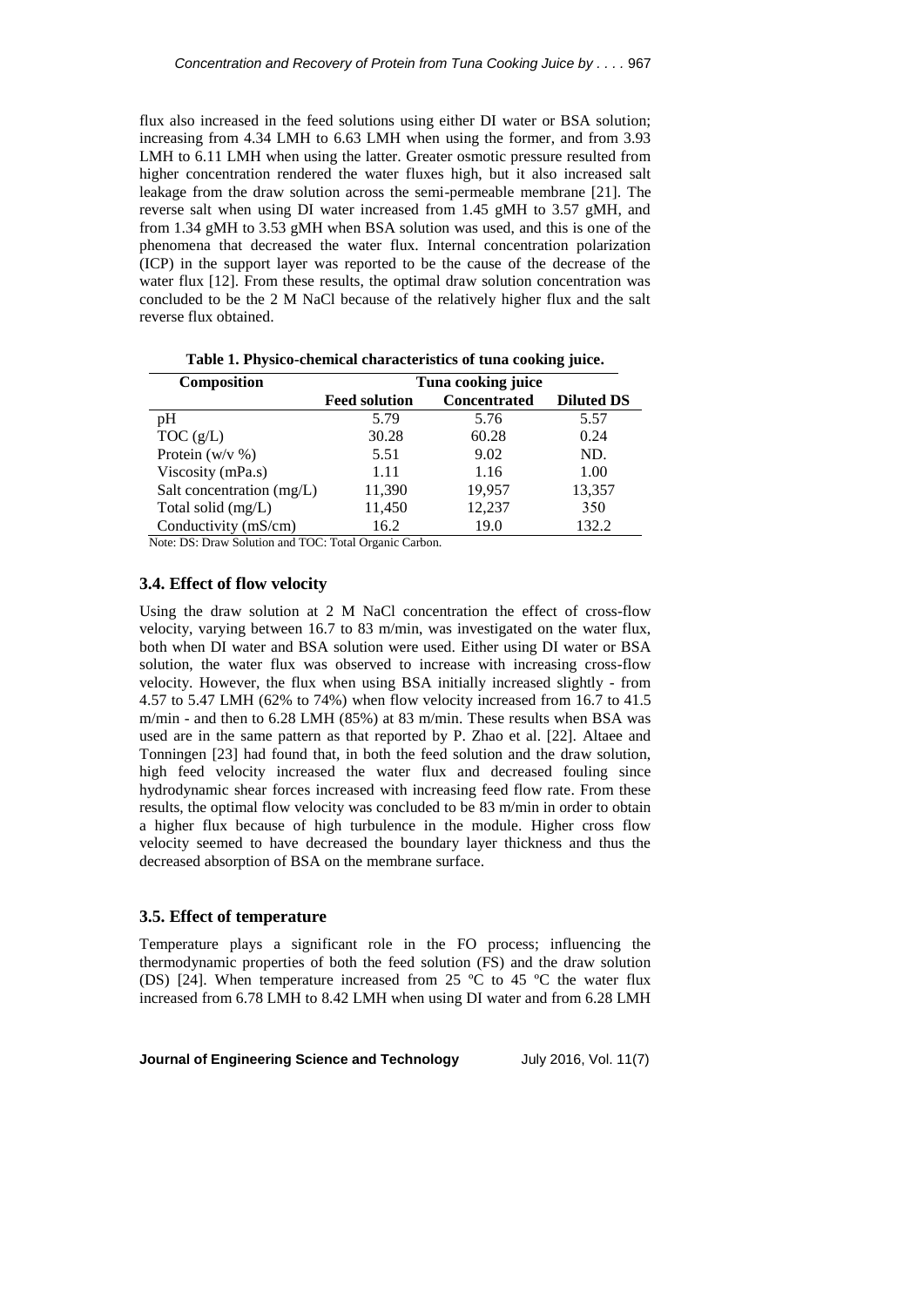to 7.63 LMH when using BSA solution. An increase in temperature decreases water viscosity and increases its diffusivity that affects the concentration gradient at the membrane surface. This result is similar to that reported by Phuntsho et al. [24] which studied the effect of working temperature on FO separation performance; that higher temperature induced higher initial flux, higher water recovery and higher concentration factors. These results revealed that BSA recovery and water flux increase with increasing flow velocity, temperature and DS concentration, and decreasing salt reverse flux. High water flux obtained seems to be mainly dependent on crossflow velocity that impacts on the hydrodynamic shear force at the membrane surface. Higher flow velocity decreases the boundary layer thickness and thus decreased absorption of protein at the membrane surface.

# **3.6. Concentrate of tuna cooking juice**

Figure 2 presents the relationship of water flux, protien concentration and viscosity during membrane filtration of the tuna cooking juice. Initially the water flux decreased steeply and then tapered off to be rather constant around 2.54 LMH at time 200 min. At this value of water flux the rising protein concentration with time went up to 9%w/v. The viscosity gradually and slowly rose from 1.11 mPa.s at time zero to 1.16 mPa.s at time 300 min. The decreasing permeate flux with processing time is thus due to the impacts of inceasing protein concentration and increasing viscosity. The increased protein concentration at the membrane surface, concentration polarization, diffusity and fouling consequently increase the osmotic pressure on the feed side. As a result, the effective driven osmotic pressure across the membrane reduces.



**Fig. 2. Relationships of water flux, protein concentration and viscosity versus time of membrane filtration of tuna cooking juice.**

# **3.7. Membrane fouling and their characterization**

Figure 3 describes developments of membrane fouling in the FO filtration of BSA (upper part), and of the tuna cooking juice (lower part). The water flux in BSA solution filtration initially declined slightly then decreased more sharply but again tapered off. This behavior is in accordance with published mechanisms on organic fouling of BSA accumulation and adsorption on membrane surface [22, 25]. For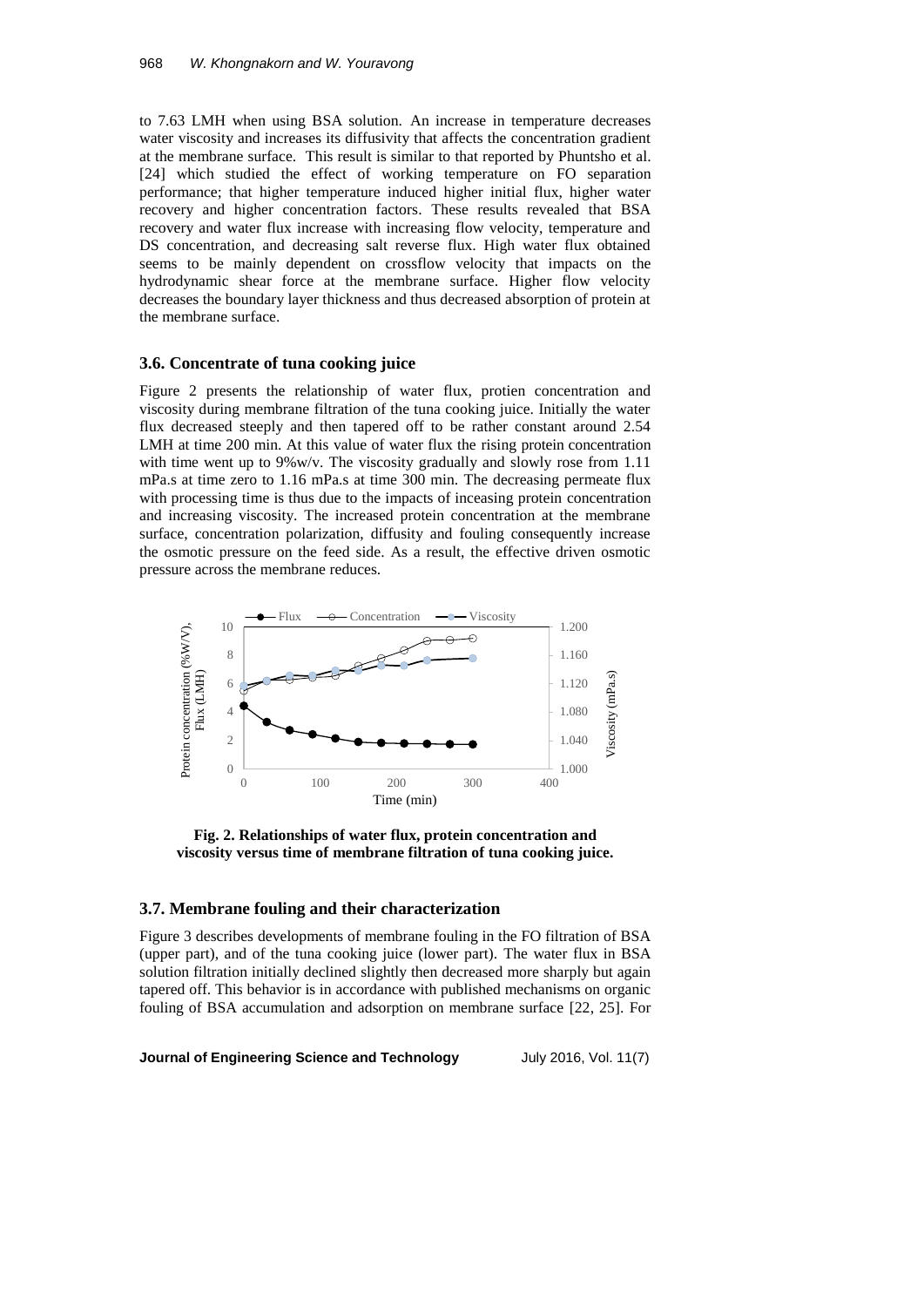the tuna cooking juice filtration, the water flux decreased steeply from the beginning then became more or less asymptotic. The declining curves are clearly different since the tuna cooking juice contains much more organic and inorganic composites and compounds, and hence fouled up more quickly than BSA that contains only pure protein. The rapid decline in the case of tuna cooking juice was mainly attributed to the decrease of the effective driving force in FO caused by both the increasing salinity and viscosity on the feed side.

The phenomena of membrane fouling on the feed side, with the decline of flux with time, was due to accumulation on the active or selective layer. Membrane fouling from different types of foulant can be comfirmed by the resistance serie model Eq. (4). CTA membrane resistances of FO filtration: Total resistance  $R_t$ , Membrane resistance  $R_m$ , Pore plugging resistance  $R_p$ , and Cake layer resistance R<sub>c</sub>, for both the BSA and the tuna cooking juice, are shown in Table 2.

$$
J = \frac{\Delta P}{\mu R_t} = \frac{\Delta P}{\mu (R_m + R_c + R_p)}\tag{4}
$$

In Table 2,  $R_p$  was found much higher than  $R_c$ ; indicating accumulation of organic compound (gel) which diffuses some organic molecules and accumulates in the pores while some part of protein is absorbed in the active layer.  $R_c$ , presented in inorganic form, and in terms of scaling, accumulates on the surface and blocks the surface pores. On the contrary, Zhang et al. [20] observed, for municipal wastewater treatment, that  $R_p$  was lower than  $R_c$ ; indicating that the cake layer is the dominant contributor to membrane fouling in that case.



**Fig. 3. Evolution of BSA (upper graph) and tuna cooking juice (lower graph) filtration.**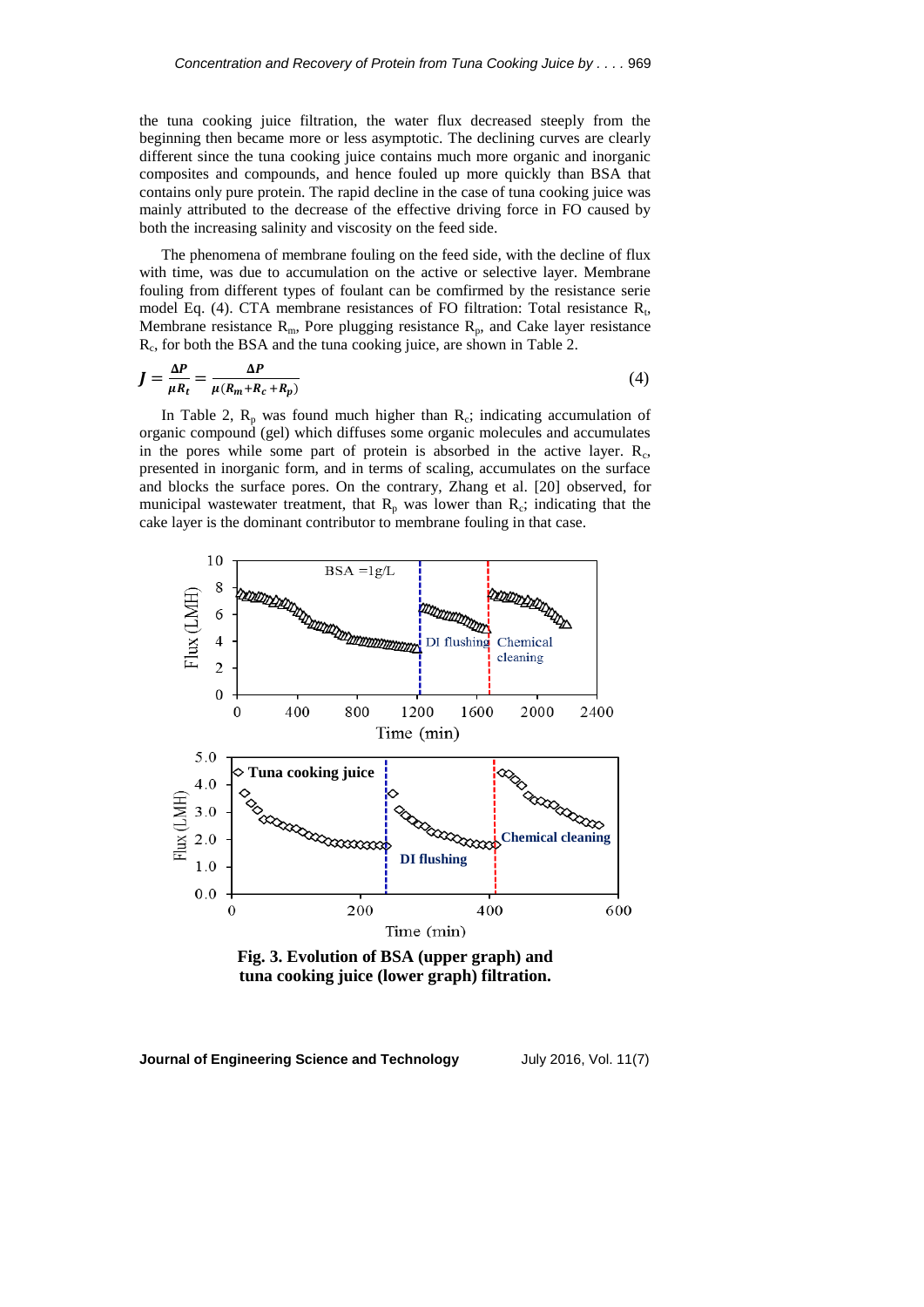The  $R_p$  is higher than  $R_c$  that indicated the accumulation of organics compound (gel) which diffuse some organic molecule and accumulate in the pore and some part of protein absorb in the active layer. The  $R_c$  present the inorganics form in terms of scaling, was accumulated and block the surface pore. In contrary, Zhang et al. [20] observed the  $R_p$  is lower than  $R_c$  which indicated that cake layer is the dominate contributor to membrane fouling for municipal wastewater treatment. Figure 4 illustrates SEM-EDX results confirming scaling accumulations at the membrane surface. Membrane scaling occurs due to inorganic crystallization of ionic calcium, sodium and magnesium from tuna bone degradation during the process.

|                         |                           |                                                               | - -  |      |  |  |
|-------------------------|---------------------------|---------------------------------------------------------------|------|------|--|--|
| <b>Type of solution</b> |                           | CTA membrane resistance of FO filtration<br>$(x 10^{11} 1/m)$ |      |      |  |  |
|                         | $\mathbf{R}_{\mathrm{f}}$ | $\mathbf{K}_{\mathbf{m}}$                                     | ĸ,   | ĸ.   |  |  |
| <b>BSA</b>              | 17.28                     | 6 ዓ7                                                          | 9.29 | 1.02 |  |  |
|                         |                           |                                                               |      |      |  |  |

| Table 2. Membrane resistance of FO filtration |  |  |
|-----------------------------------------------|--|--|
| for the BSA and the tuna cooking juice.       |  |  |

Tuna cooking juice 29.53 6.97 21.19 1.37 Note: Subscripts t, m, p, and c for resistance R stand for, respectively, Total, Membrane, Pore plugging, and Cake layer



# **Fig. 4. SEM-EDX results of CTA membrane, (a) before and (b) after tuna cooking juice filtration.**

In general, the water flux declines with time because of pore blocking and gel accumulation on the membrane surface; so-called external concentration polarization (ECP). However, membrane ECP fouling from the tuna cooking juice, besides tuna meat scraps, also composed of some water soluble materials such as gelatine and calcium.

The atomic force microscopy (AFM) used to study the characteristic of roughness of membrane surface revealed images of a smooth surface on the top layer, with a mean roughness (Ra) of 5.52 nm for a virgin membrane, and 12.25 nm for the fouled membrane (Fig. 5). Thus, roughness is correlated to accumulation of foulant or scaling; the more roughness value the more clogging, and hence the decrease in water flux.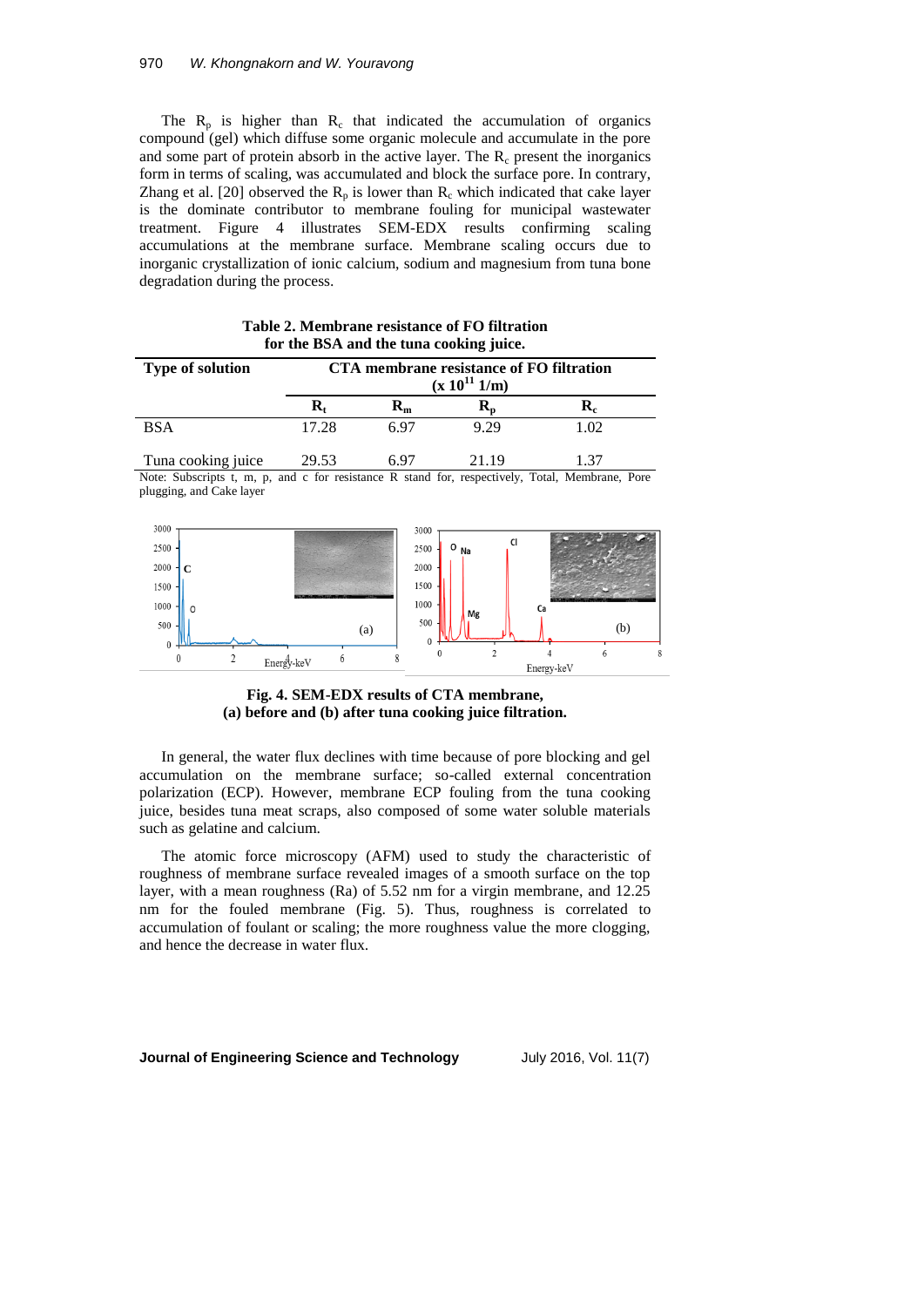

**Fig. 5. AFM images of CTA membrane, (a) virgin membrane and (b) fouled membrane.**

# **4. Conclusions**

Effects of operation conditions and fouling on protein recovery from tuna cooking juice by FO process were investigated. The average permeate flux obtained was 2.54 LMH; and the protein recovery, 9% (w/v). The water flux output declined due to combined fouling from soluble organic and inorganic compounds, gel accumulation in the pore and scaling on the membrane surface. However, foulants require DI water flushing, and especially chemical cleaning to enhance the water flux. The membrane resistance model results for tuna cooking juice filtration indicated that gel in pore blocking is the dominant contributor to membrane fouling.

# **Acknowledgement**

This work was supported by the Revenue Budget of the Prince of Songkla University (PSU) through its Faculty of Engineering (ENG 550348S). The authors are grateful to all members of the PSU Membrane Science and Technology Research Centre (MSTRC) at the Faculty of Science for supporting the collaboration. I would like to thank Prof. Wiwat Sutiwipakorn for grammatically correction.

# **References**

- 1. Ministry of Commerce Thailand. (2015). Retrieved January 25, 2015, from http://www2.ops3.moc.go.th.
- 2. Prasertsan, P.; Wuttjumnong, P.; Sophanodora, P.; and Choorit, W. (1998). Seafood processing industries within Songkla-Hat Yai region: The survey of basic data emphasis on wastes. *Songklanakarin Journal of Science and Technology*, 10, 447-451.
- 3. Vandanjon, L.; Cros, S.; Jaouen, P.; Quéméneur, F.; and Bourseau, P. (2002). Recovery by nanofiltration and reverse osmosis of marine flavors from seafood cooking waters. *Desalination*, 144, 379-385.
- 4. Walhaa, K.; Amara, R.B.; Bourseau, P.; and Jaouen, P. (2009). Nanofiltration of concentrated and salted tuna cooking juices. *Process Safety and Environmental Protection,* 87(5), 331-335.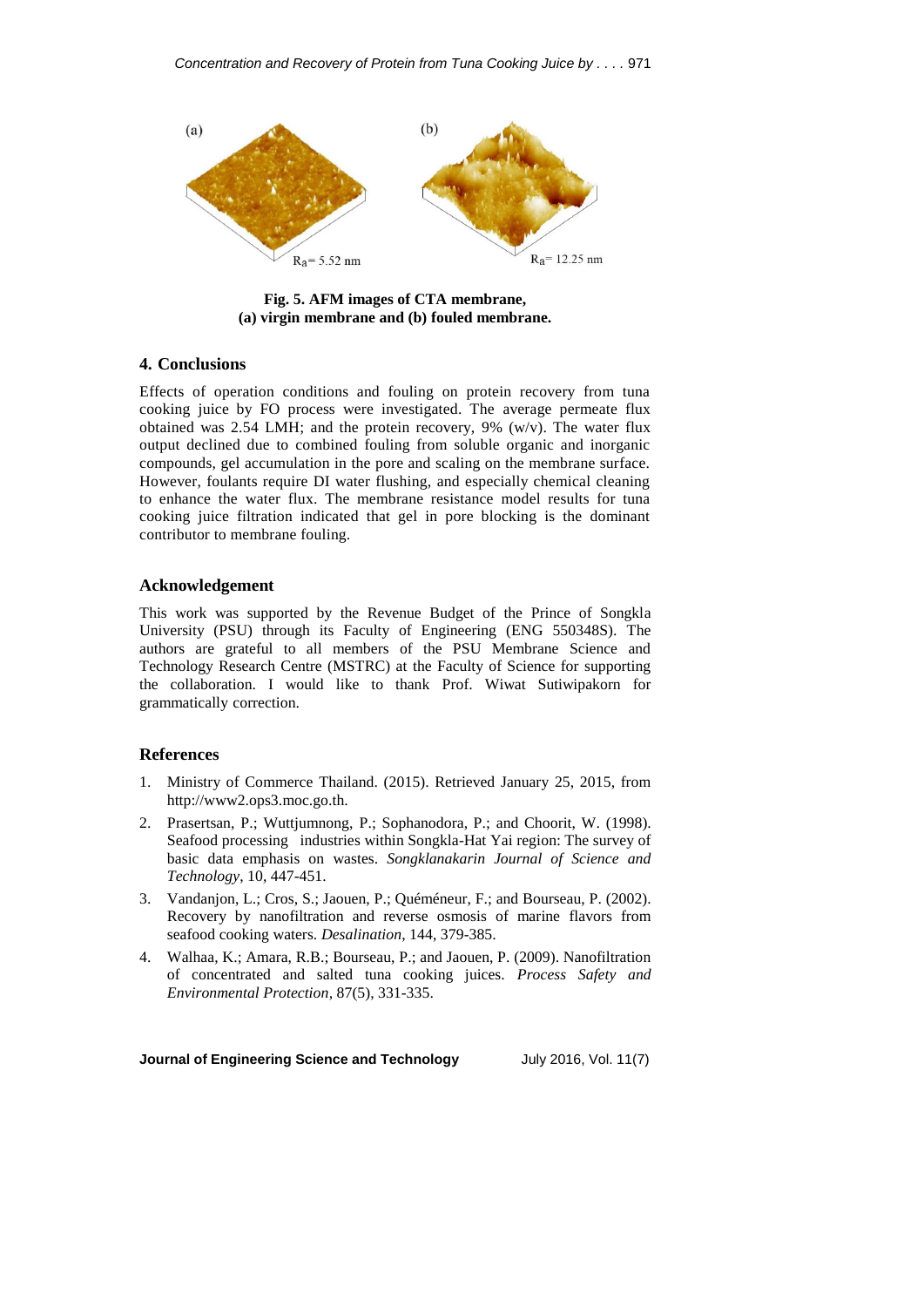- 5. Kasiwut, J. (2012). *Antioxidative, Angiotensin I-Converting Enzyme (ACE) Inhibitory and Ca-binding Activities of Peptides Produced from Tuna Cooking Juice and Spleen Extract-protease*. Master Thesis. Prince of Songkla University, Thailand.
- 6. Walha, K.; Amar, R.B.; Masse, A.; Bourseau, P.; and Cardinal, M. (2011). Aromas potentiality of tuna cooking juice concentration by nanofiltration. *LWT-Food Science and Technology*, 44, 153-157.
- 7. Hsu, K.C.; Lu, G.H.; and Jao, C.L. (2009). Antioxidative properties of peptides prepared from tuna cooking juice hydrolysates with orientase (Bacillus subtilis). *Food Research International*, 42, 647-652.
- 8. Hajiham, M.; and Youravong, W. (2013). Concentration and desalination of protein derived from tuna cooking juice by nanofiltration. *Jurnal Teknologi*, 65, 1-6.
- 9. Afonso, M.D.; and Borquez, R. (2002). Review of the treatment of seafood processing wastewaters and recovery of proteins therein by membrane separation processes-prospects of the ultrafiltration of wastewaters from the fishmeal industry. *Desalination,* 142, 29-45.
- 10. Khetprathum. (2008). *Production and Physicochemical Properties of Fish Wash Water in Surimi Industry using Ultrafiltration and Spray Dry*. Master Thesis. Prince of Songkla University, Thailand.
- 11. Bootluck, W.; Khongnakorn, W.; and Youravong, W. (2014). *Effect of different concentration of draw solution on BSA recovery by forward osmosis*. 3rd International Conference on Environmental Engineering, Science and Management. Bangkok, Thailand, 26-28 March.
- 12. Khongnakorn, W.; Bootluck, W.; and Youravong, W. (2014). CTA-FO membrane by  $CO<sub>2</sub>$  plasma treatment. *Jurnal Teknologi*, 70(2), 71-75
- 13. Mi, B.; and Elimelech, M. (2010). Organic fouling of forward osmosis membranes: Fouling reversibility and cleaning without chemical reagents. *Journal of Membrane Science*, 348, 337-345
- 14. Castello, E.M.G.; Cutcheon, J.R.M.; and Elimelech, M. (2009). Performance evaluation of sucrose concentration using forward osmosis. *Journal of Membrane Science*, 338, 61-66.
- 15. Ginnis, R.L.M.; and Elimelech, M. (2007). Energy requirements of ammoniacarbon dioxide forward osmosis desalination. *Desalination,* 207, 370-382.
- 16. Achilli, A.; Cath, T.Y.; Marchand, E.A.; and Childress, A.E. (2009). The forward osmosis membrane bioreactor: A low fouling alternative to MBR processes. *Desalination*, 239, 10-21.
- 17. Achilli, A.; Cath, T.Y.; and Childress, A.E. (2009). Power generation with pressure retarded osmosis: An experimental and theoretical investigation. *Journal of Membrane Science,* 343, 42-52.
- 18. AOAC. (1999). *Official methods of analysis*, 16<sup>th</sup> edition, Association of Official Analytical Chemists, Arlington, VA.
- 19. APHA. (2012). *Standard methods for the examination of water and wastewater,*  $20<sup>th</sup>$  edition. American Public Health Association, Washington, USA.